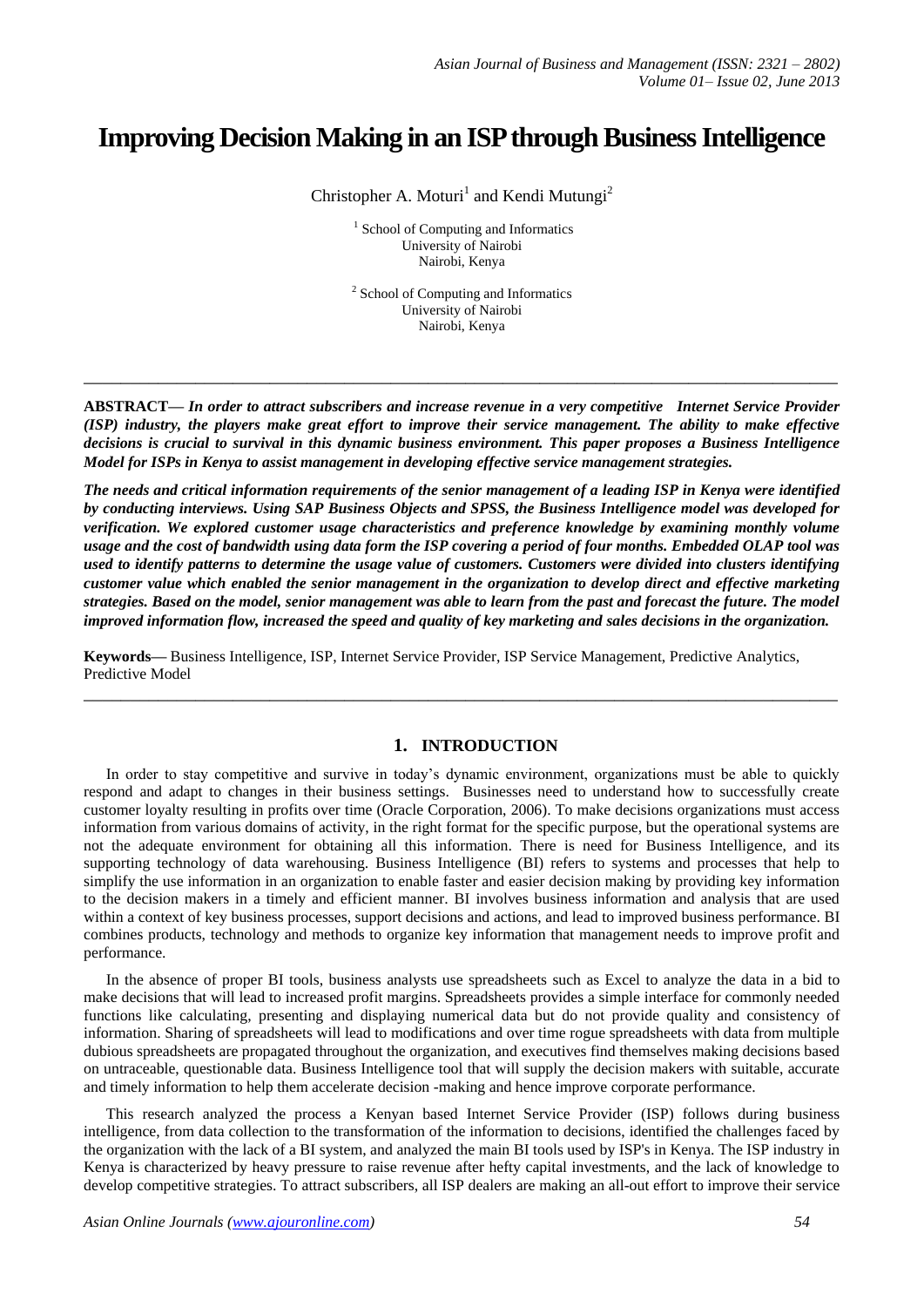management. This paper proposes a BI Model for ISPs to assist management in developing effective service management strategies.

We used the case of a Kenyan based ISP that offers internet services to corporates in 28 countries across Sub-Saharan Africa through its network of 35 distributor partners and subsidiaries. The ISP was founded in 1992 with 300 subscribers and by 2011 the subscriber base had grown to over 15,000.

## **2. RELATED WORK**

#### *2.1 Business Intelligence and Data Warehousing*

Business Intelligence (BI) is a management strategy used to create a more structured and effective approach to decision making by using technologies and processes that allows users to acquire, cleanse, integrate, store, analyze and present information. BI applies the functionality, scalability, and reliability of modern database management systems to build ever-larger data warehouses, and to utilize data mining techniques to extract business advantage from the vast amount of available enterprise data. Blended with Knowledge Management technologies, BI can be used to solve business problems that require analysis of both text and data based on OLAP (Cody et al, 2002).

The key components of BI include

OLAP (On-Line Analytical Processing) - allows business users to slice and dice their way through data by providing multidimensional, summarized views of business data and is used for reporting, analysis modeling, and planning for optimizing the business.

Advanced Analytics - refers to data mining, forecasting or predictive analytics which takes advantage of statistical analysis techniques to predict or provide certainty measures or facts.

Corporate Performance Management (Portals, Scorecards, Dashboards) - provides a container for several pieces to plug into so that the aggregate tells a story.

Data Warehouse - This significant component supports the physical propagation of data by handling the numerous enterprise data integration, cleansing, aggregation, and query tasks. Data sources can be historical data, operational databases, external data or information already existing from the data warehouse environment. The data resides in many platforms for example spreadsheets, tables or unstructured information such as plain text. The data warehouse must contain data that will assist management of any level in the decision process, fast access to information the access, data consistency, and data confidentiality.

Data Mining - Data mining automates the process of finding predictive information in large databases. Typical examples of predictive problems include targeted marketing, and segmentation to identify population likely to respond similarly to given events.

#### *2.2 Business Intelligence in the ISP Industry*

In their paper Li et al (2008) proposes a Business Intelligence process for ISP dealers in Taiwan to assist management in developing eff ective service management strategies. By exploring customer usage characteristics and preference knowledge through the application of attribute-oriented induction method on IP traffic data of users, and using the selforganizing map method, they were able to divide customers into clusters with diff erent usage behavior pattern. With the results obtained, they developed a system which enabled management to develop direct and effective marketing strategies in order to address competition in the deregulated telecommunication industry in Taiwan, which is characterized by the heavy pressure for raising revenue after hefty capital investments. This research draws a lot from this paper.

Altmann and Goel (2006) described an approach which provides ISPs with the information about the most economical interconnections to other ISPs. This approach helps small and medium-size ISPs to reduce their interconnection costs for upstream connectivity and to improve network performance for their customers. This approach is intended to reduce the overall cost of interconnection in small and medium-size ISPs which are competing for customers while, at the same time, they are under price pressure from upstream providers.

Sittha and Siriluck (2010) addressed the problem of bandwidth network quality management among ISPs in Thailand by developing a framework to improve the quality of service and increase bandwidth utilization, minimize complaint rate concerns to slow speed, and provide network planning guidelines.

Jui-Yu Wu (2010) examined various BI tools and presents an intelligent BI system framework based on many computational intelligence paradigms, including a predictor tool based on neuro-computing, a classifier tool based on neuro-computing, and an optimizer tools based on evolutionary computing and artificial life. Their framework offers an efficient data analysis capability of BI tool for supporting business decisions.

In Canada, BI has been used by ISPs to block specific Internet sites which they do not want Canadian users to visit.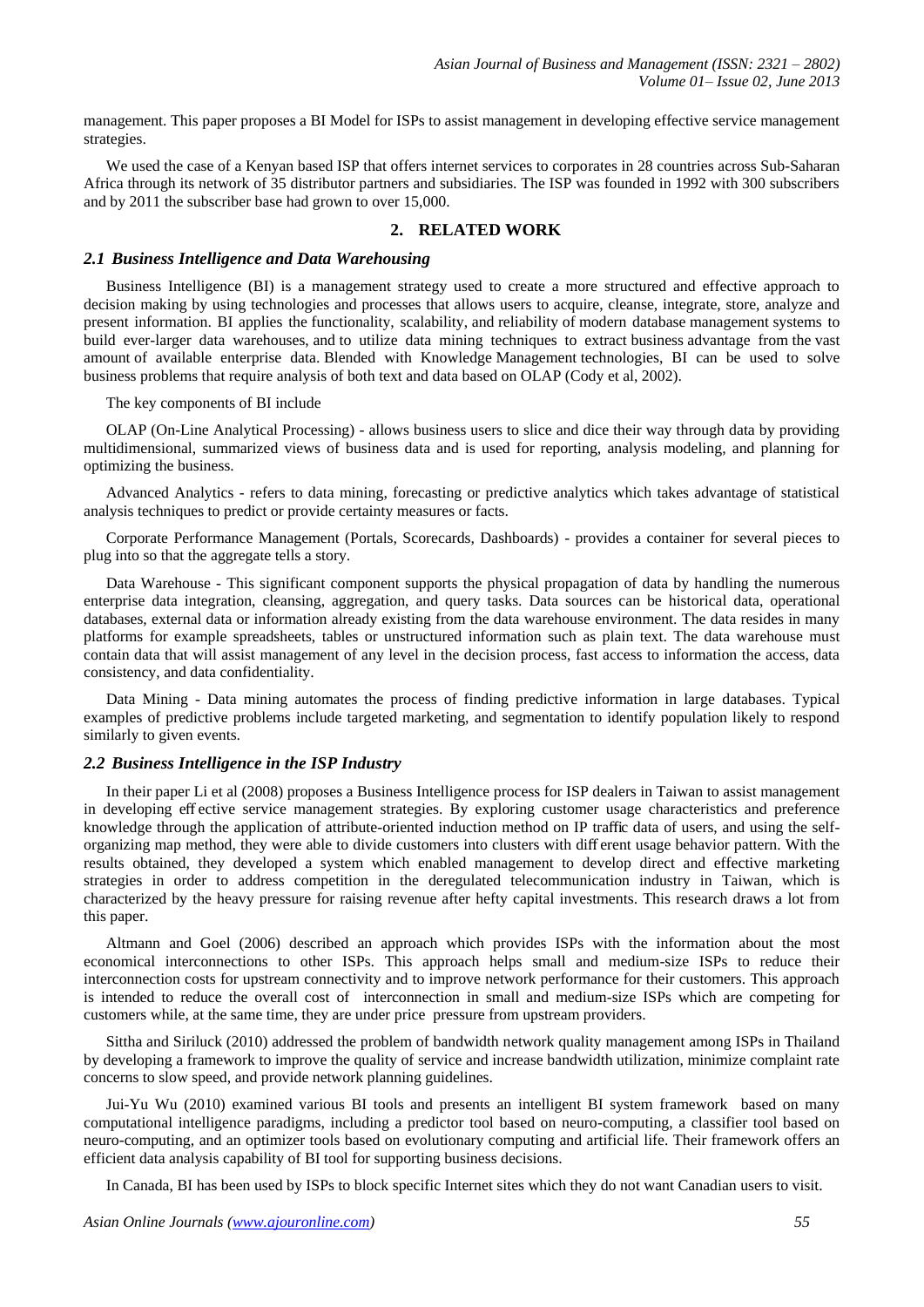Normile (2008) notes that although the telecommunication industry is hesitating in adopting BI solutions due to anticipated high cost and long implementation cycles, some telecommunications service providers have gone for nonscalable temporary solutions which oft en fail to leverage the ever-increasing volumes of data. There is need for an eff ective business intelligence environment based on the right architecture. The real challenge is to make the BI environment an integral part of the decision making process.

In order to address the challenge for today's enterprise applications that require reaching out across the organization and the Internet to integrate and transform the volumes of available data Roth el al (2002) have presented the components of an information integration technology platform.

### *2.3 Review of the Various Business Intelligence Tools*

According Gartner (2012) a BI platform should delivers 14 capabilities organized into three categories of functionality: integration, information delivery and analysis.

- 1) Integration BI infrastructure, metadata management, development tools, and collaboration
- 2) Information Delivery reporting, dashboards, ad hoc query, Microsoft Office integration, search-based BI, and mobile BI
- 3) Analysis OLAP, interactive visualization, predictive modeling and data mining, and scoreboards.

Information delivery is the core focus of most BI applications but there is increasing interest in deployments of analysis to discover new insights, and in integration to implement those insights.

There is a growing international consensus that BI tools must be more flexible, more affordable, and provide more support for day-to-day decision-making by line of business managers (Cooper, 2012). Companies desire smaller, better targeted end-user solutions. The current tools are seen as too costly, centralized, and slow for current market requirements.

The leading BI platforms include the following:

- a) SAP offers BI solutions that include Crystal reports, OLAP, data warehousing, web intelligence, predictive analysis, dashboards and analytical applications. <http://www.sap.com/solutions/>
- b) IBM IBM Cognos is a suite featuring a range of BI capabilities including reporting, analysis, dashboarding and scorecards on a single, service-oriented architecture. The suite includes Report Studio, Query Studio, Analysis Studio, Metric Studio, Metric Designer, Event Studio, Framework Manager and PowerPlay Studio.

<http://www-01.ibm.com/software/analytics/cognos/>

c) Oracle – Oracle Business Intelligence is a suite of BI solutions that leverage Oracle BI Server as a common platform providing a level of integration among the tools. The integration provides a common service-oriented architecture, data access services, analytic and calculation infrastructure, metadata management services, semantic business model, security model and user preferences and administration tools.

<http://www.oracle.com/us/solutions/business-analytics/overview/index.html>

- d) Information Builders the WebFOCUS BI provides dashboards and scoreboards that user a high-level view of critical indicators and metrics; query and analysis tool for information retrieval; mobile BI for users of smartphones and tablet PCs to interact with any data, at any time, and from any location; guide ad hoc reporting to enables business users to generate their own reports; integration with desktop products such as Microsoft Excel and Adobe PDF to enable users to work with data in their preferred formats; and dynamic report distribution with real-time alerts[. http://www.informationbuilders.com/](http://www.informationbuilders.com/)
- e) SAS SAS BI comprise of Enterprise BI that provides a portfolio of business intelligence capabilities and applies the power of SAS analytics and data integration to create a complete and easy-to-use business intelligence solution; Office Analytics that delivers analytics in a familiar Microsoft Office interface; Visual Analytics for exploration of big data using in-memory capabilities to better understand the data, discover new patterns and publish reports; and; Visual BI for dynamic and interactive business visualization.

<http://www.sas.com/technologies/bi/>

f) Microsoft– Business Intelligence Development Studio is the IDE from Microsoft used for developing data analysis and BI solutions utilizing the Microsoft SQL Server Analysis Services, Reporting Services and Integration Services. It is based on the Microsoft Visual Studio development environment but customizes with the SQL Server servicesspecific extensions and project types, including tools, controls and projects for reports, ETL data flows, OLAP cubes and data mining structure. <http://msdn.microsoft.com/en-us/>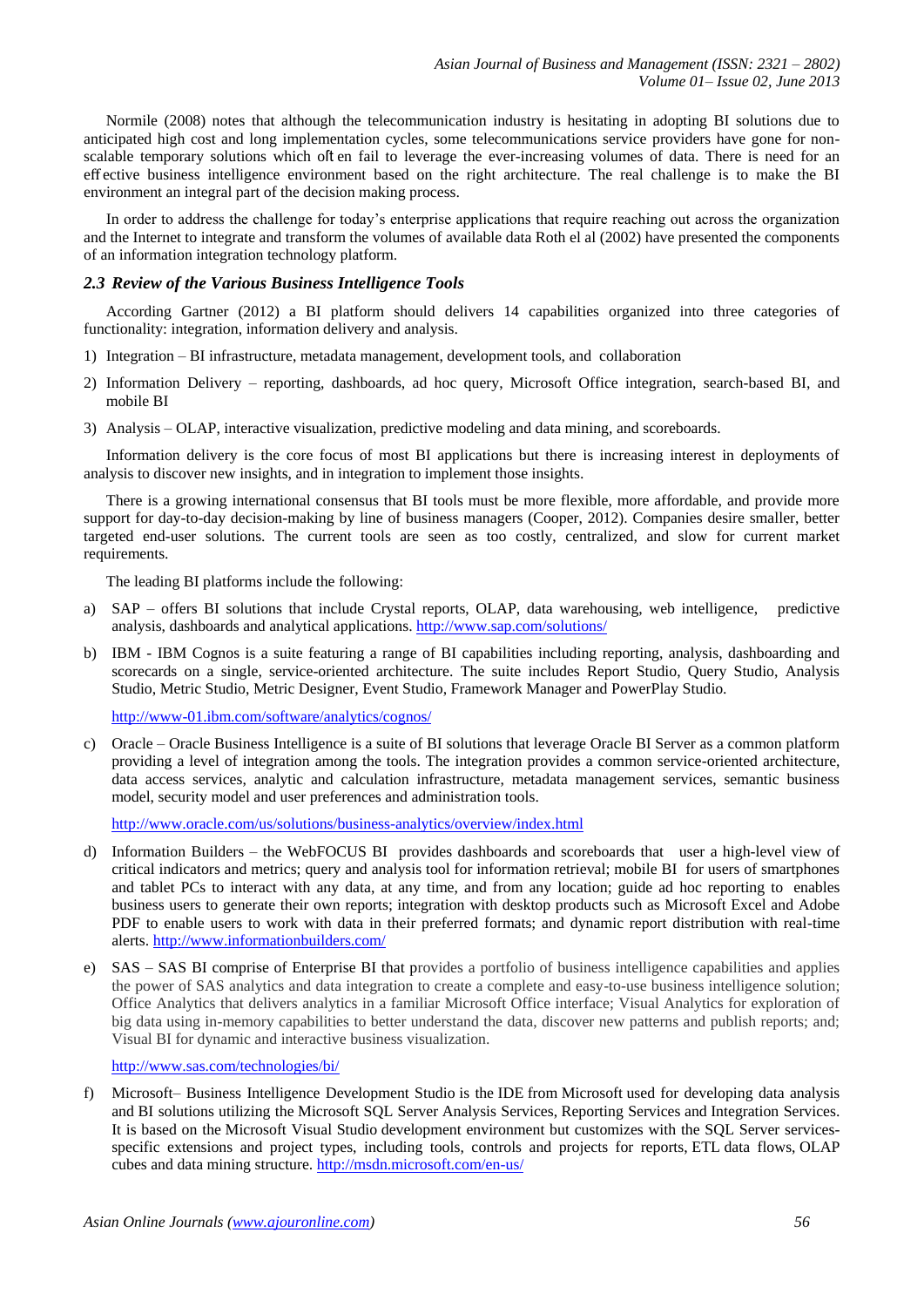- g) MicroStrategy provides a high performance, scalable enterprise BI platform with interactive dashboards and analytics to large user populations through Web browsers, mobile devices and office applications. The platform includes scorecards and dashboards, enterprise reporting, advanced and predictive analytics. It outputs reports in HTML, PDF, Microsoft Excel and text. It can present data in tabular grid reports, graphs and charts, and combination grid-and-graph displays. It is available for Windows, UNIX, Linux, Solaris, HP-UX, AIX, and any data source (including SAP BW and Microsoft Analysis Services). MicroStrategy Software is often layered over massive data warehouses, and it boasts the ability to support large-scale, demanding BI environments. <http://www.microstrategy.com/software/business-intelligence/>
- h) TIBCO The Spotfire combines business process management, complex event processing predictive analytics and visual data mining software. It handles everything from real-time data capture and streaming to data analysis, forecasting and interactive reporting on a single platform.<http://spotfire.tibco.com/>
- i) Tableau Its offering is comprised Tableau Desktop a tool for graphically analyzing virtually any structured data to produce charts, graphs, dashboards and reports; and Tableau Server adds enterprise-class security and performance to support large deployments.<http://www.tableausoftware.com/business-intelligence>

The SAP Business Objects BI tool was select for the development of the proposed model based on the following reasons:

- It offers the broadest BI portfolio for optimizing business performance by bringing together all the information required for confident decision making, achieving alignment across people and teams on a single, heterogeneous platform.
- All business intelligence users and all data sources are on a single unified platform.
- Offers BI solutions for query, reporting, analysis, dashboard, and user-friendly information search and exploration, enabling quick access to information to make enlightened decisions.
- Information management solutions for delivering data, structured or unstructured, across the enterprise that is integrated, accurate, reconciled, and well understood.
- Enables one to rapidly search and dig deeper into billions of rows of data for a more comprehensive picture of any situation.

# **3. METHODOLOGY**

### *3.1 Data Source*

The research design was a qualitative and took the form of an analytical case study. The methods involved in the research ranged from the survey which described the status quo, the correlation-bases studies which investigated the relationship between quantitative and qualitative variables, to developmental studies which sought to determine changes over time. Data covering a period of four months was collected from different databases within a leading ISP in Kenya. The data included historical data as well as current organization records which comprised of general customer information. Senior members of the ISP who were involved in the decision making process were interviewed in order to understand the data and the conditions to apply to the queries pulling the data.

Data collection concentrated on customer account number, service level objective, volume usage/bandwidth allocation, and pricing as shown in Table 1 below. The data was stored as excel sheets prior to refining i.e. extraction, transformation and loading, so that it would be ready for analysis.

|             |             |           |           |             | Volume      | Volume      | Volume      | Volume      |
|-------------|-------------|-----------|-----------|-------------|-------------|-------------|-------------|-------------|
| Distributor | Service     | Allocated | Actual    | Factored    | Used $(MB)$ | Used $(MB)$ | Used $(MB)$ | Used $(MB)$ |
| Partner     | Plan        | Usage(MB) | Usage(MB) | Used $(MB)$ | Jan 2011    | Feb 2011    | Mar 2011    | Apr 2011    |
| Afsat Admin | HU          | 1229      | 0         |             | $\Omega$    | $\Omega$    | $\theta$    | 0           |
| Afsat Admin | HU          | 1229      | 1988      | 1559        | 1523        | 1488        | 1408        | 1559        |
| Afsat Admin | $LE$ +++    | 44237     | 22687     | 20882       | 20421       | 27803       | 22064       | 20882       |
| Callkey     | HU          | 1229      | 1823      | 1659        | 3465        | 1537        | 1419        | 1659        |
| Callkey     | <b>SOHO</b> | 1843      | 3892      | 3388        | 904         | 2643        | 1979        | 3388        |
| Callkey     | HU          | 1229      | 1263      | 1162        | 655         | 813         | 536         | 1162        |
| Virtual Sat | HU          | 1229      | 2205      | 1950        | 1594        | 170         | 1710        | 1950        |
| Virtual Sat | <b>SOHO</b> | 1843      | 529       | 525         | 264         | 1484        | 1224        | 525         |
| Virtual Sat | <b>SOHO</b> | 1843      | 5958      | 5806        | 2256        | 5684        | 7418        | 5806        |

#### **Table 1: Sample Data Collected**

### *3.2 Data Analysis*

The data collected was analyzed to ensure validity for use. The data was analyzed using sequence of two steps. A requirement analysis was carried out, based on discussions with senior and middle management in the preparation and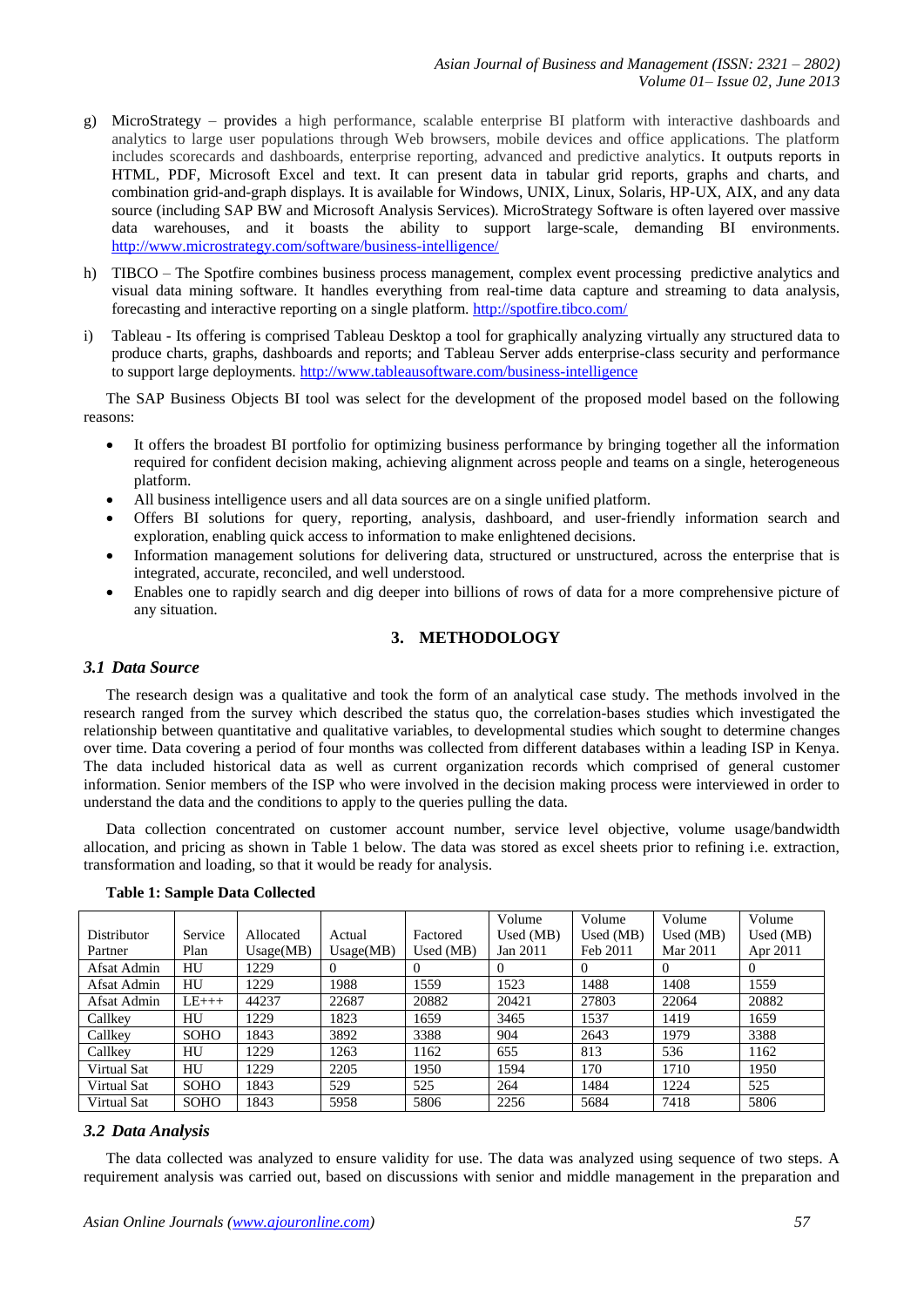analysis of information that supported decision-making in the ISP industry. Their positions together with a corresponding non-exhaustive list of the primary responsibilities of each position are given in Table 2.

| <b>Senior Management</b><br><b>Position</b> | Principal responsibilities, including but not limited to:                                                                                                                                                                                                                                 |
|---------------------------------------------|-------------------------------------------------------------------------------------------------------------------------------------------------------------------------------------------------------------------------------------------------------------------------------------------|
| <b>Managing Director</b>                    | Responsible for full profit and loss of the organization                                                                                                                                                                                                                                  |
| Financial and<br><b>Operations Director</b> | Report and analyze financial result<br>Design, develop and implement financial strategy<br>Maintain inventory levels together with sales and marketing directors                                                                                                                          |
| <b>Marketing Director</b>                   | Evaluate market trends<br>Review competitor information and business ranking data<br>Develop strategies to better the organization's position in the marketplace                                                                                                                          |
| Sales director                              | Deliver sales results to meet budgeted targets<br>Establish pricing guidelines on a product-by-product basis<br>Use appropriate analysis techniques to identify business problems and<br>issues, including gap analysis on sales performance, risk management<br>and contingency planning |
| <b>Business</b>                             | Plan and execute new business development strategy<br>Monitor success of new products in the marketplace<br>Development Director Establish branded generic products in the marketplace                                                                                                    |

| Table 2: Principal Responsibilities by Position in an ISP |  |  |  |  |  |
|-----------------------------------------------------------|--|--|--|--|--|
|-----------------------------------------------------------|--|--|--|--|--|

To fulfill the responsibilities listed in Table 2, which primarily focused on decision-making and assessment of performance, accurate management information was required. The reports required included: daily sales report by customer, product, and region; sales versus churn analysis; profitability analysis, for both customers and products; customer ranking by value and volume.

### *3.3 Data Mining*

With the normalized records, a data mart with multi-dimensionality to facilitate the analysis of customer behavior was constructed. The data mining tool used was SPSS which allows one to use several statistical tools such as dynamic panel data, survival models with frailty, regressions and multilevel mixed models. The formula below was applied to transform data to achieve normalization. The formula took the ratio of customer's monthly volume consumption/recommended volume usage and compare it with a selected threshold rate.

*IF (Customer Monthly Usage/Customer Recommended Usage)>=Threshold Rate*

*THEN Threshold Rate Record=1*

### *ELSE Threshold Rate Record=0*

Each distributor partner was analyzed individually, the results then interpreted cumulatively to extract patterns of similarities and disparities respectively. The modeling referred to the customer behavior model built with detailed dialogue records in the telecommunication industry (Berry & Linoff, 2004) and used network flow records as the input to establish customer behaviors of network usage. Table 3 represents the Total Number of Users per Distributor as well as the Volume Usage measured in megabits per second for a period of four months.

| Usage Within $\&$   |     |        | Jan           | Feb           | Mar           | Apr           |                | All           |
|---------------------|-----|--------|---------------|---------------|---------------|---------------|----------------|---------------|
| <b>Excess Limit</b> | All | Within | <b>Excess</b> | <b>Excess</b> | <b>Excess</b> | <b>Excess</b> | <b>Churned</b> | <b>Excess</b> |
| Afsat Admin         | 31  | 24     |               |               |               |               | 25             |               |
| Afsat Comm Ke       | 19  | Ω      |               |               |               | o             |                |               |
| Callkey             | 366 | 101    | 40            | 41            | 62            | .12           | 36             | 260           |
| Hughes N/K Sys Llc  |     |        |               |               |               |               |                |               |
| Virtual Sat         | 72  | 16     | $\Omega$      |               | 14            | 23            |                | 55            |

#### **Table 3: Normalized Data**

From the data mining patterns of users who were within limit as well as exceeding the bandwidth, utilization was established for the period of four months in which the data was collected as shown in Tables 4, 5, 6 and 7 below.

#### **Table 4: January 2011 Volume Usage**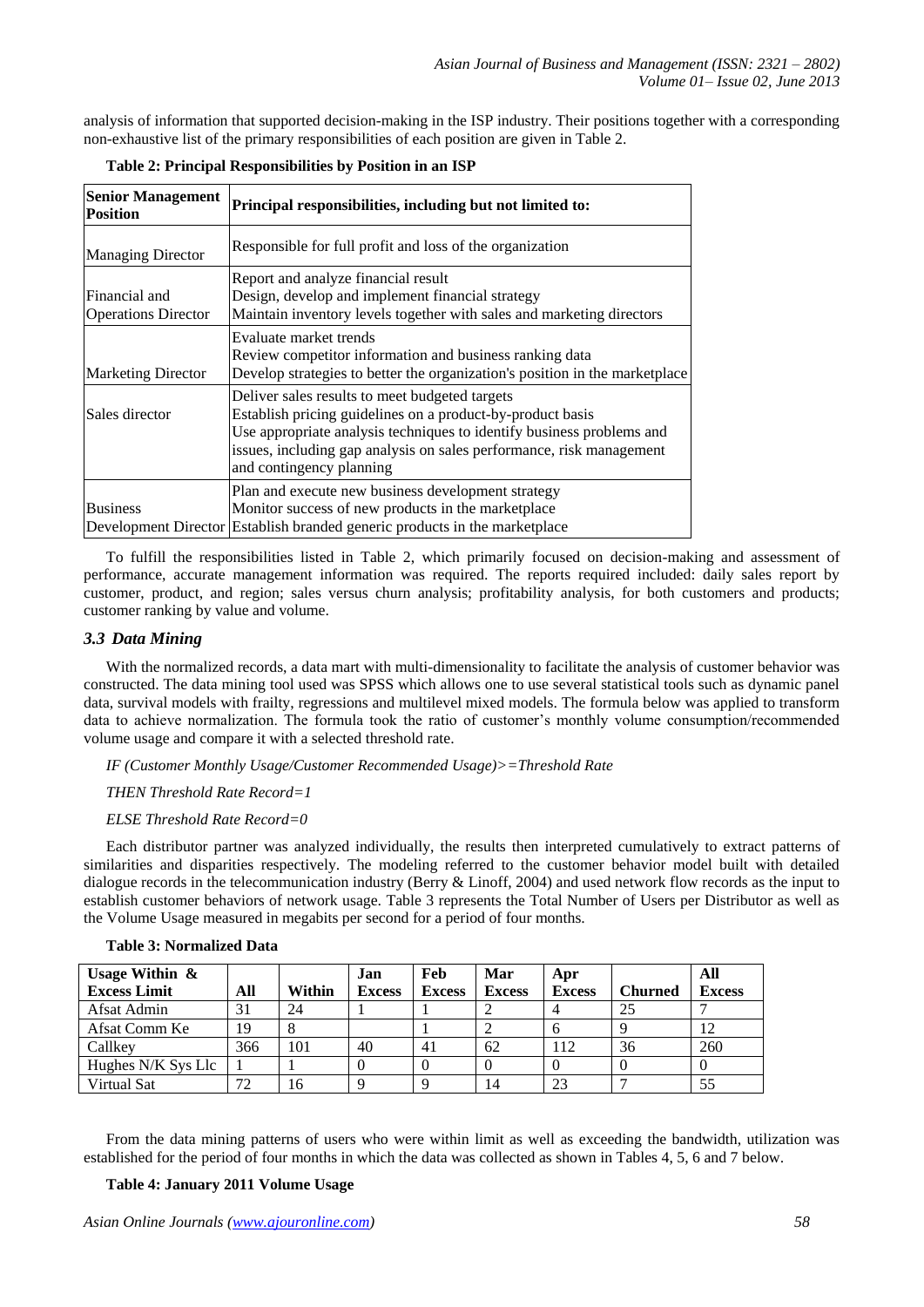|                            | <b>Jan</b>             |              |                                     |               |                                 |
|----------------------------|------------------------|--------------|-------------------------------------|---------------|---------------------------------|
| <b>Partner</b>             | <b>Service</b><br>Plan | <b>Usage</b> | <b>Excess</b><br><b>Usage</b><br>MВ | <b>Status</b> | <b>Recommended</b><br><b>SP</b> |
| Afsat Admin                | <b>HU</b>              | $\Omega$     | $\Omega$                            | Within Limit  | HU                              |
| Afsat Admin                | <b>HU</b>              | 1523         | 294                                 | Excess        | <b>SOHO</b>                     |
| Afsat Admin                | $LE_{+++}$             | 20421        | $\Omega$                            | Within Limit  | $LE+++$                         |
| Afsat Admin                | ME                     | $\Omega$     | $\Omega$                            | Within Limit  | <b>ME</b>                       |
| Afsat Communications Kenya | $SOHO+$                | 3016         | $\Omega$                            | Within Limit  | $SOHO+$                         |
| Afsat Communications Kenya | SOHO                   | 2690         | 847                                 | Excess        | SЕ                              |
| Callkey                    | <b>HU</b>              | 3465         | 2236                                | Excess        | <b>SE</b>                       |
| Callkey                    | <b>SOHO</b>            | 904          | $\Omega$                            | Within Limit  | <b>SOHO</b>                     |
| Callkey                    | <b>HU</b>              | 655          | $\Omega$                            | Within Limit  | HU                              |
| Callkey                    | <b>SOHO</b>            | 8954         | 7111                                | Excess        | <b>ME</b>                       |

**Table 5: February 2011 Volume Usage**

|                            | Feb            |              |               |               |                    |
|----------------------------|----------------|--------------|---------------|---------------|--------------------|
|                            |                |              | <b>Excess</b> |               | <b>Recommended</b> |
|                            | <b>Service</b> |              | <b>Usage</b>  |               | <b>SP</b>          |
| <b>Partner</b>             | Plan           | <b>Usage</b> | <b>MB</b>     | <b>Status</b> |                    |
| Afsat Admin                | HU             | $\Omega$     | $\Omega$      | Within Limit  | HU                 |
| Afsat Admin                | HU             | 1488         | 259           | Excess        | <b>SOHO</b>        |
| Afsat Admin                | $LE+++$        | 27803        | $\Omega$      | Within Limit  | $LE+++$            |
| Afsat Admin                | МE             | $\Omega$     | $\Omega$      | Within Limit  | МE                 |
| Afsat Communications Kenya | $SOHO+$        | 7491         | 3805          | Excess        | <b>SME</b>         |
| Afsat Communications Kenya | <b>SOHO</b>    | 3211         | 1368          | Excess        | <b>SE</b>          |
| Callkey                    | HU             | 1537         | 308           | Excess        | <b>SE</b>          |
| Callkey                    | <b>SOHO</b>    | 2643         | 800           | Excess        | <b>SE</b>          |
| Callkey                    | HU             | 813          | $\Omega$      | Within Limit  | HU                 |
| Callkey                    | <b>SOHO</b>    | 14992        | 13149         | Excess        | LE                 |

**Table 6: March 2011 Volume Usage**

|                            | <b>March</b>           |              |                                            |               |                                 |
|----------------------------|------------------------|--------------|--------------------------------------------|---------------|---------------------------------|
| <b>Partner</b>             | <b>Service</b><br>Plan | <b>Usage</b> | <b>Excess</b><br><b>Usage</b><br><b>MB</b> | <b>Status</b> | <b>Recommended</b><br><b>Sp</b> |
| Afsat Admin                | HU                     | $\theta$     | $\theta$                                   | Within Limit  | HU                              |
| Afsat Admin                | HU                     | 1408         | 179                                        | Excess        | <b>SOHO</b>                     |
| Afsat Admin                | $LE+++$                | 22064        | $\Omega$                                   | Within Limit  | $LE_{+++}$                      |
| Afsat Admin                | <b>ME</b>              | $\Omega$     | $\theta$                                   | Within Limit  | ME                              |
| Afsat Communications Kenya | $SOHO+$                | 6876         | 3190                                       | Excess        | <b>SME</b>                      |
| Afsat Communications Kenya | <b>SOHO</b>            | 2976         | 1133                                       | Excess        | <b>SE</b>                       |
| Callkey                    | <b>HU</b>              | 1419         | 190                                        | Excess        | <b>SOHO</b>                     |
| Callkey                    | <b>SOHO</b>            | 1979         | 136                                        | Excess        | <b>SE</b>                       |
| Callkey                    | <b>HU</b>              | 536          | $\Omega$                                   | Within Limit  | <b>HU</b>                       |
| Callkey                    | <b>SOHO</b>            | 10964        | 9121                                       | Excess        | ME                              |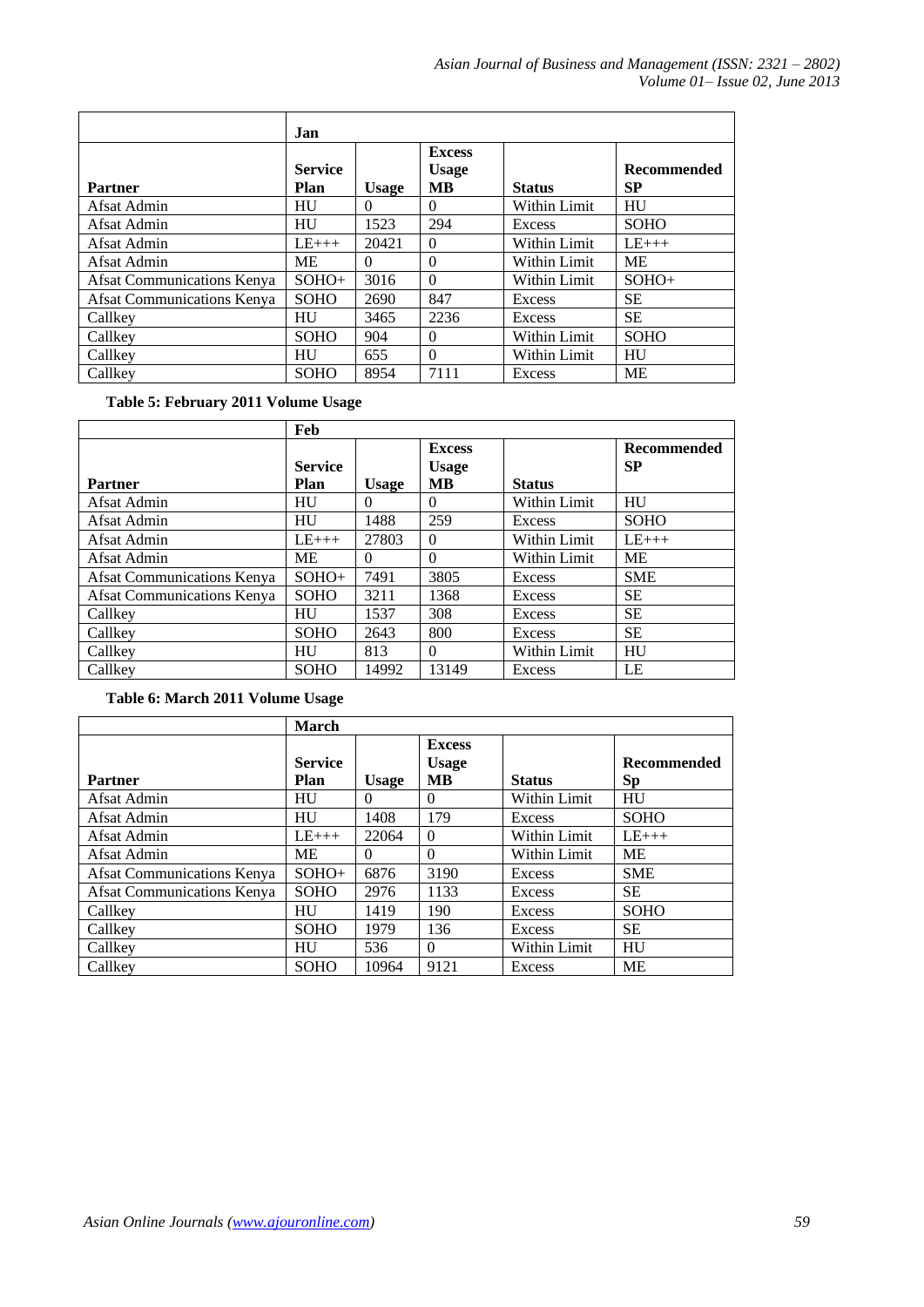|                            | April          |              |                 |               |             |
|----------------------------|----------------|--------------|-----------------|---------------|-------------|
|                            | <b>Service</b> |              | <b>Excess</b>   |               | Recommended |
| <b>Partner</b>             | Plan           | <b>Usage</b> | <b>Usage Mb</b> | <b>Status</b> | SP          |
| Afsat Admin                | HU             | 0            | 0               | Within Limit  | HU          |
| Afsat Admin                | HU             | 1559         | 330             | Excess        | <b>SE</b>   |
| Afsat Admin                | $LE+++$        | 20882        | $\Omega$        | Within Limit  | $LE+++$     |
| Afsat Admin                | МE             | $\Omega$     | $\theta$        | Within Limit  | <b>ME</b>   |
| Afsat Communications Kenya | $SOHO+$        | 3878         | 192             | Excess        | <b>SE</b>   |
| Afsat Communications Kenya | <b>SOHO</b>    | 713          | $\Omega$        | Within Limit  | <b>SOHO</b> |
| Callkey                    | HU             | 1659         | 430             | Excess        | SЕ          |
| Callkey                    | <b>SOHO</b>    | 3388         | 1545            | Excess        | <b>SE</b>   |
| Callkey                    | HU             | 1162         | $\Omega$        | Within Limit  | HU          |
| Callkey                    | <b>SOHO</b>    | 14934        | 13091           | Excess        | LE          |

### **Table 7: April 2011 Volume Usage**

#### *3.4 Model Development*

The BI model was developed using the methodology suggested by Olszak and Ziemba (2007) in two major stages i.e. the creation and the use ("consumption") of BI. The BI creation consisted of the following tasks: definition of the BI undertaking, identification and preparation of source data, selection of BI tools, designing and implementing of BI, and discovering and exploring other business applications and practices. The BI consumption stage consisted of access and analyses of facts.

SAP Business Objects that delivers data mining and predictive analytics, was used to design the model. Using powerful data mining technology, Business Objects Predictive Workbench enables poring over historical business information and creating a predictive model that can be utilized to solve both horizontal and industry-specific business problems. The predictive models help organizations achieve specific business goals, such as maximizing marketing efforts, designing optimal pricing plans, improving operational efficiencies and, most importantly, gaining agility and competitive differentiation.

We adopted the visual data mining techniques described in (Oliveira & Levkowitz, 2003) to visualize the data. The XCELCIUS SAP Business Objects tool was used to apply the findings of the analysis to a front end model. The tool has the ability to alter cell values in real time, in line with what the end user inputs or does on the dashboard and offers a point-and-click data visualization facility designed specifically to create interactive analytics and dashboards. If-then rules from data based on statistical significance were applied to give a function that is then applied to the model to give a live dashboard.

# **4. RESULTS AND DISCUSSION**

The proposed Business Intelligence Model emphasized on knowledge identification through OLAP. With the help of the embedded OLAP tool, the model was able to identify patterns to determine the usage value of a customer. For example, it was possible to observe the distributor who had the highest number of customers hence identify the most profitable distributor. Various analytical charts were constructed. For Sales by Distributor (Figure 1), analysis of the sites from three dimensions that is customers within limit, customers exceeding volume usage, and the number of churned customers (Figure 2). This information is important to the senior management as they were able to identify potential revenue gaps.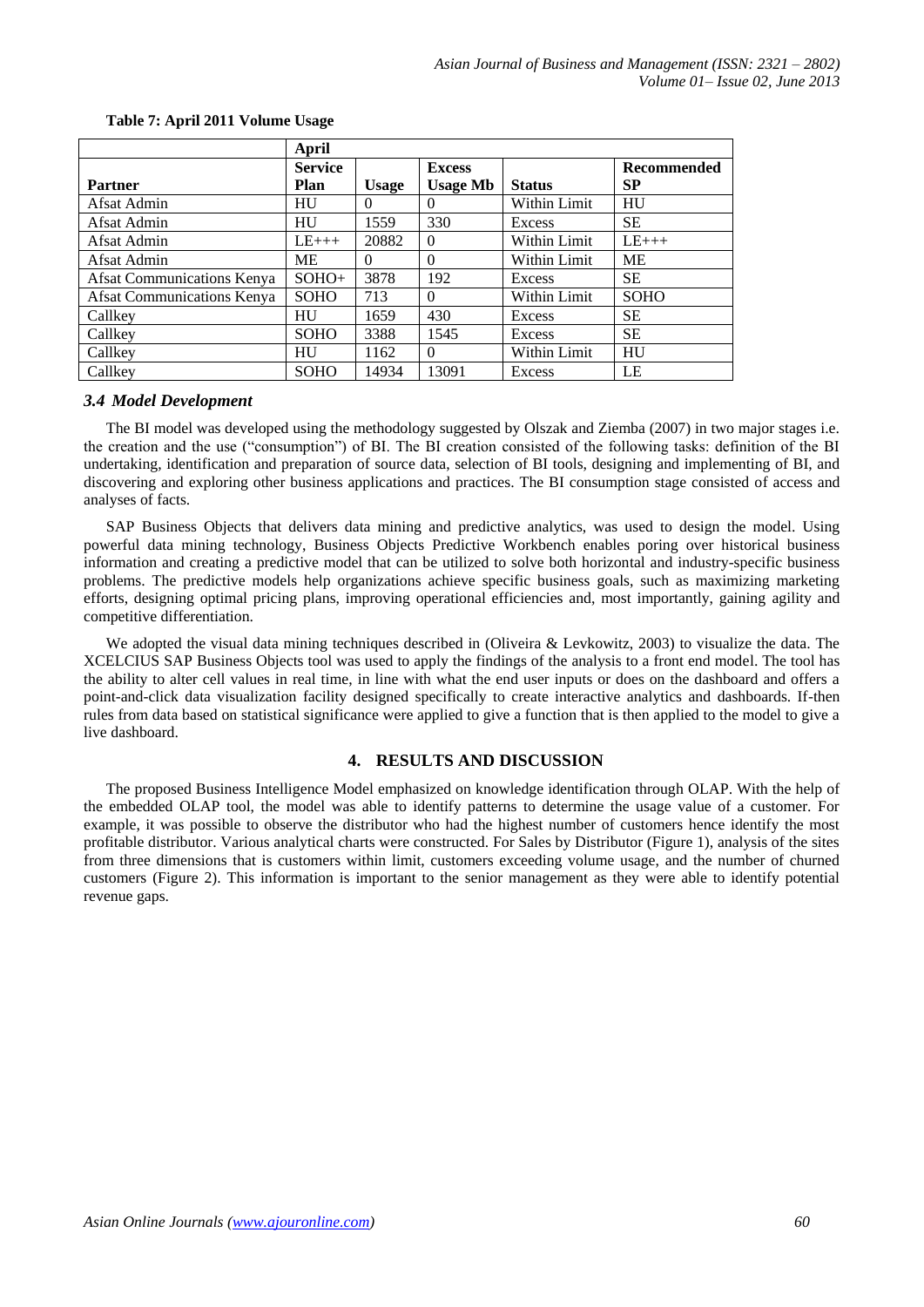



The cross examination of usage behaviors of various groups could lead to the discovery of where the issues of personalized services lie and how to approach these issues. For example, the Overall Heavy Usage group (Figure 3) is of great immediate value to management as this group provides management a much focused target with heavy usage for nearly all time, and management could develop and market high value-added products that fit their needs. On the other hand, the Overall Light Usage group happens to be the smallest grouping with 30% of users, most of them probably individuals. This would present a challenge to management to conduct further analysis so that some of them may be converted to more regular users.

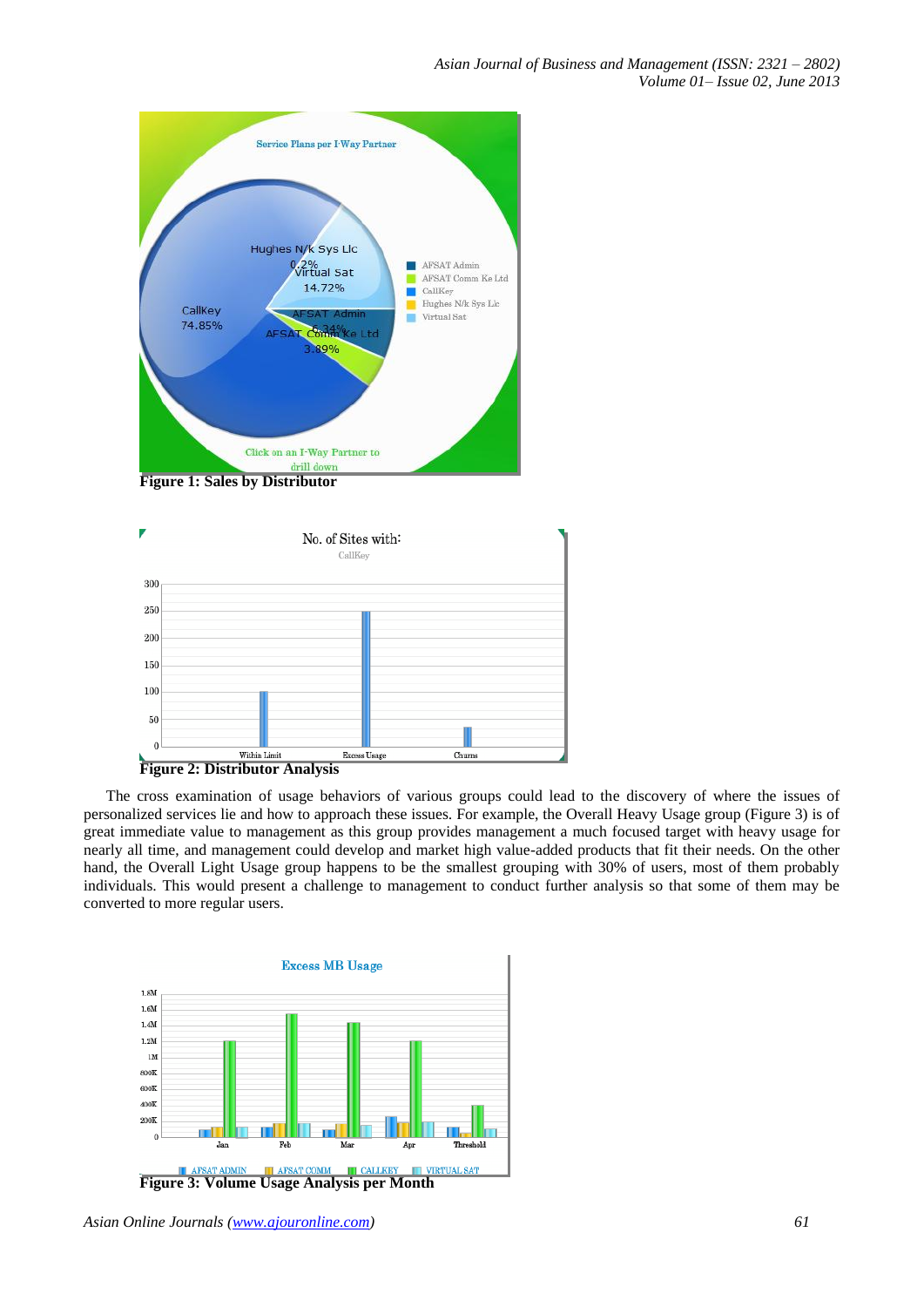The advanced analytics module allowed for the system to provide certainty and predictive measures or facts. For example, Figure 4 shows the amount of revenue lost between the months of January to April for a particular distributor. This information is of utmost importance to the management as it provides information of factual nature.



| Lost Sales         |        |        |        |        |
|--------------------|--------|--------|--------|--------|
|                    | Jan    | Feb    | Mar    | Apr    |
| <b>AFSAT ADMIN</b> | 3000   | 3000   | 3000   | 1000   |
| <b>AFSAT COMM</b>  | 26000  | 32000  | 34000  | 34000  |
| <b>CALLKEY</b>     | 441000 | 555000 | 523000 | 522000 |
| <b>VIRTUAL SAT</b> | 88000  | 103000 | 97000  | 91000  |

**Figure 5: Lost Sales by a Specific Distributor Due to Over Usage**

In addition the advanced analytical module was able to predict future trends. The module incorporated a what-if analysis component which analyzed the usage patterns for a customer within a three month period and predicted the best service plan suitable for the customer needs. Furthermore, the module analyzed the net and gross profits sales the organization would achieve from such movements. Figures 6 and 7 depict an example of one such customer.



**Figure 6: What-if Analysis**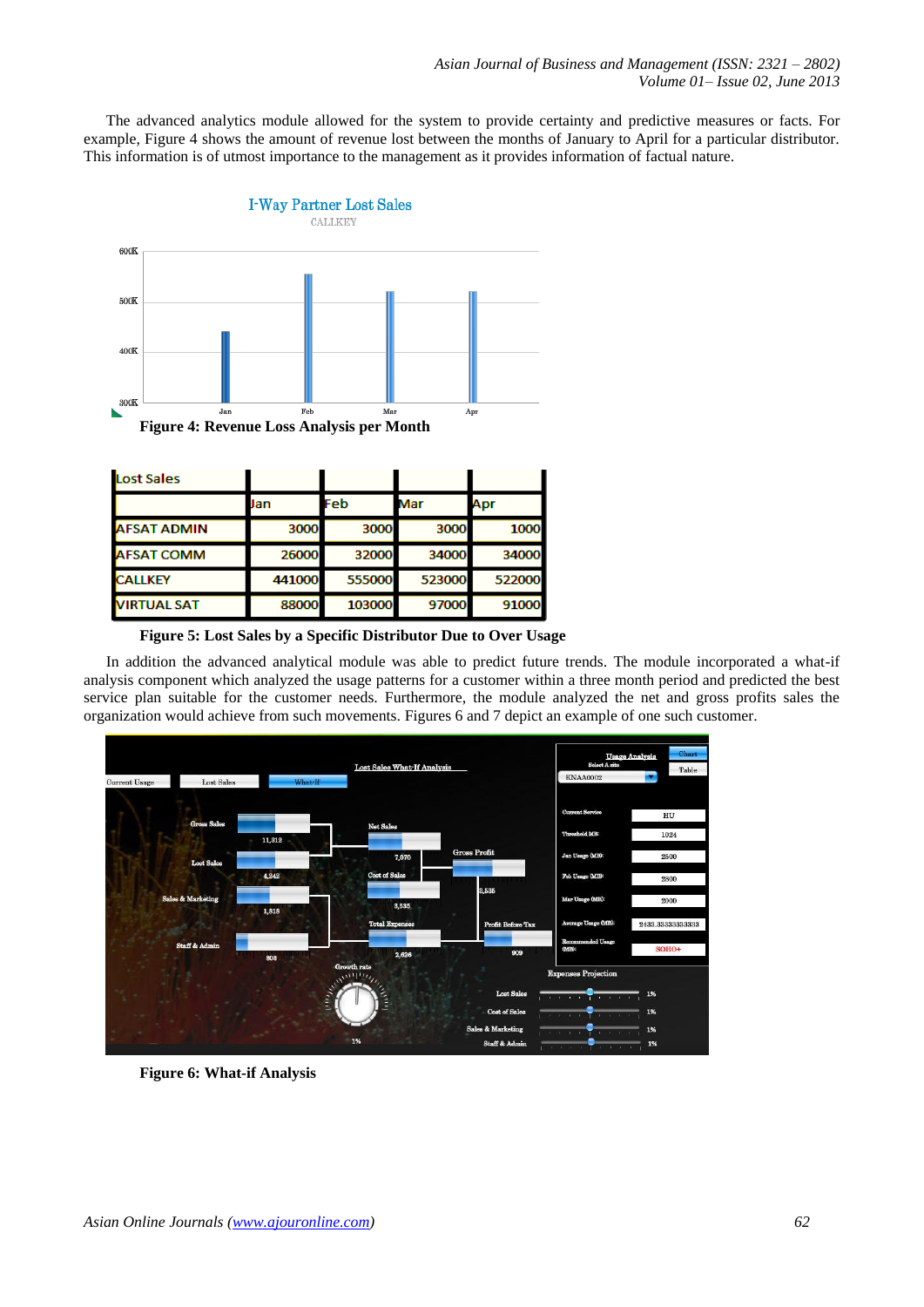| Usage Analysis           | Chart         |                  |  |  |
|--------------------------|---------------|------------------|--|--|
| <b>KNAA0002</b>          | Select A site |                  |  |  |
|                          |               |                  |  |  |
|                          |               |                  |  |  |
| <b>Current Service</b>   |               | HU               |  |  |
| Threshold MB:            |               | 1024             |  |  |
|                          |               |                  |  |  |
| Jan Usage (MB):          |               | 2500             |  |  |
| Feb Usage (MB):          |               | 2800             |  |  |
|                          |               |                  |  |  |
| Mar Usage (MB):          |               | 2000             |  |  |
| Average Usage (MB):      |               | 2433.33333333333 |  |  |
| <b>Recommended Usage</b> |               |                  |  |  |
| (MB):                    | $SOHO+$       |                  |  |  |
|                          |               |                  |  |  |

**Figure 7: Customer Usage Recommendation**

# **5. CONCLUSION**

The developed Business Intelligence Model assisted in analyzing the monthly volume usage data and enabled the output of the information in the form of charts and reports which were easy to interpret. The model was tested with a Kenyan based ISP and all the users of the model agreed it was user-friendly. Most of the queries were predefined and ready for output without the user seeing the underlying database. The stand-alone application can run on any Operating System and no special software is required to run it. The data model used to design the database for the system was based on the relational model, and can therefore be used in relational databases. For example, anyone using Microsoft Access can use the same data model. The data model is generic and can be used by any organization in the service industry.

The assessment of the model after its application as a management delivery mechanism in the organization it was tested indicated that it led to significant improvements. Previously users had to request management information from a single person with access to a legacy system, which presented a significant bottleneck, as it was a time consuming process both in communicating requirements and producing the required reports. This was eliminated by managers preparing their own reports when required, allowing more flexibility. The model helped to improve information flow in the organization, increasing the speed and quality of key marketing and sales decisions. The managers spent significantly less time performing analysis and far more in the decision-making as the model was able to retrieve relevant sales and marketing information from the database at the user's request. As a result, the organization was able to increase its sales through improved targeted marketing and monitoring of the outcome.

However, for successful implementation of the BI model, the understanding of critical success factors is important. These factors have been identified by (Yeoh and Koronios, 2009) and they include organizational and process-related factors that are more influential than technological and data-related factors. The developed model focused only on certain information regarding sales and marketing. The BI tool used SAP Business Objects does not take in large data sets, hence limiting the amount of data which could be used. To build on this, future works should incorporate larger data sets and hence formulate more predictions that will eventually yield profits for an organization. The system may also be enhanced to automatically generate exceptional reports when an unusual situation is encountered to enable rapid managerial intervention.

# **6. REFERENCES**

- [1] Altmann, J., Goel, D. (2006). [Economizing ISP Interconnections at Internet Exchange Points.](http://www.my-groups.de/altmann/images/Publications/Journals/2006/economizing_isp_altmann_goel_06.pdf) Transactions of the SDPS, 10(4).
- [2] Anandarajan, M., Anandarajan, A. & Srinivasan, C.A. (2004). Business Intelligence Techniques: A Perspective from Accounting and Finance. Springer-Verlag, Heidelberg.
- [3] Berry, M.J.A. and Linoff, G.S. (2004). Data Mining Techniques. John Wiley & Sons